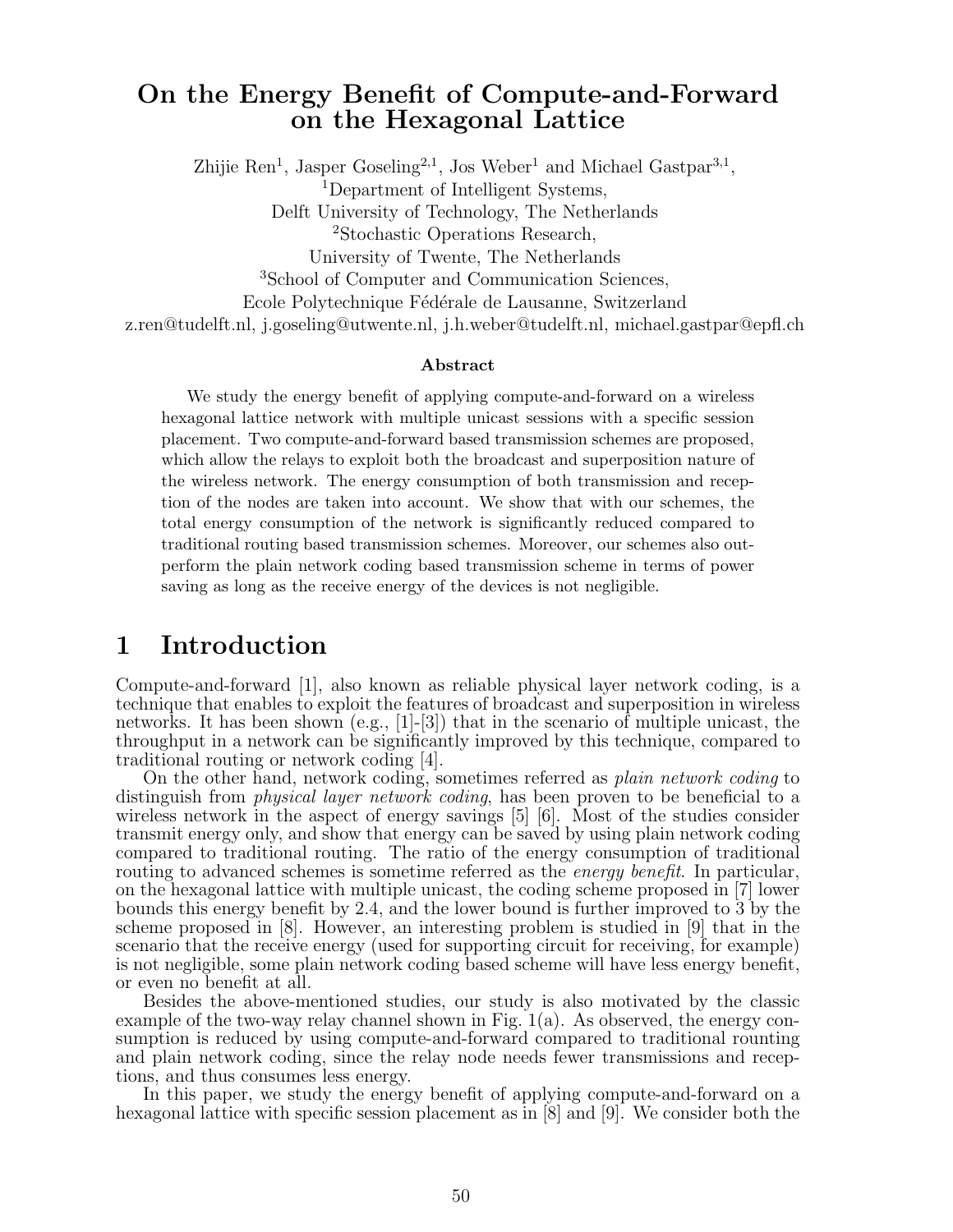transmit and receive energy of the wireless nodes in the network, and design two energy efficient schemes based on compute-and-forward. It is shown that the energy benefit of the two schemes is between 1.5 and 3, for any value of transmit and receive energy of the nodes. Thus, by using compute-and-forward in this network, the energy consumption is at least reduced by a factor of 1.5. This result is essentially different from the energy benefit of the plain network coding based scheme in [9], which is severely degraded or completely gone when the receive energy is not negligible, since it reduces the number of transmissions of the network at the cost of increasing the number of receptions. Our schemes, on the other hand, show that compute-and-forward is able to save the energy by reducing the number of both transmissions and receptions in a wireless network with multiple unicast.

The remainder of the paper is organized as follows. In Section 2 we describe our model. In Section 3, we propose two compute-and-forward based coding schemes and prove their validity. In Section 4, we define the energy benefit, briefly introduce some previous schemes and compare the energy benefit of our schemes to previous schemes to show our contribution. At last, we conclude our work in Section 5.

### 2 Model

#### 2.1 Hexagonal Lattice and Session Placement

We consider a subset of the hexagonal lattice network with nodes representing wireless terminals, defined as  $V = \{v | 0 \le v_1, v_2 \le K, v_1 + v_2 \le K\}$ , in which *v* is a node defined by a index tuple  $(v_1, v_2)$  and  $K \leq 2$  is a positive integer. The location of the node  $v \in V$  in  $\mathbb{R}^2$  is given by  $vG$ , where  $G = \begin{pmatrix} 1 & 0 \\ 1/2 & \sqrt{3}/2 \end{pmatrix}$ . We then denote the interior of the network as  $\hat{\mathcal{V}} = \{v \in \mathcal{V} | 0 \langle v_1, v_2 \rangle \langle K, v_1 + v_2 \rangle \langle K \rangle\}$ , and define the boundary nodes as  $\bar{\mathcal{V}} = \mathcal{V}\setminus (\hat{\mathcal{V}} \cup \{(0,0), (0,K), (K,0)\})$  and the three borders as  $\mathcal{V}^{\text{L}} = \{v \in \overline{\mathcal{V}} | v_1 = 0\}$  for the left border,  $\mathcal{V}^{\text{R}} = \{v \in \overline{\mathcal{V}} | v_1 + v_2 = K\}$  for the right border and  $\mathcal{V}^{\mathbf{B}} = \{v \in \bar{\mathcal{V}} | v_2 = 0\}$  for the bottom border. We consider local interference, i.e. for any node, the transmitted signals can only be received by its neighbors which are unit distance away. More precisely, the neighbors of node *v* are  $\mathcal{O}(u_1, u_2) = \{(u_1 - u_2) \mid u_2 \leq u_1, u_2 \leq u_2\}$  $(1, u_2 + 1), (u_1, u_2 + 1), (u_1 - 1, u_2), (u_1 + 1, u_2), (u_1, u_2 - 1), (u_1 + 1, u_2 - 1)$ 

Now we place  $3(K-1)$  unicast sessions, denoted as  $\mathcal{M} = \{m^1(i), m^2(i), m^3(i)|i \in \mathbb{N}\}$  $\{1, 2, \ldots, K-1\}$ . Sources  $s^j(i)$  and destinations  $d^j(i)$  of the sessions are positioned as follows:

$$
m1(i): s1(i) = (0, i), d1(i) = (K - i, i).
$$
  
\n
$$
m2(i): s2(i) = (i, K - i), d2(i) = (i, 0).
$$
  
\n
$$
m3(i): s3(i) = (K - i, 0), d3(i) = (0, K - i).
$$
\n(1)

We assume that the source symbols for session  $m^{j}(i)$  are drawn from finite field  $\mathbb{F}_{q}$ and denote the source symbols as  $m_0^j(i), m_1^j(i), m_2^j(i), \ldots$ . The hexagonal lattice with the sessions is illustrated in Fig  $1(b)$ .

### 2.2 Energy Model

In [9], an energy consumption model is used that includes both the energy for transmitting data and the energy for receiving data. The energy consumed when receiving consists of, for instance, the energy consumed by supporting circuitry. This model is, for instance, useful if the transmit energy is very small and reception energy cannot be neglected. In this paper, we study a similar energy model defined as follow: In each time slot, a symbol from  $\mathbb{F}_q$  transmitted by node *v* can be successfully received by node *u* if *u* is a neighbor of *v*, *v* transmits with energy  $e_t$  and *u* receives with energy  $e_r$ .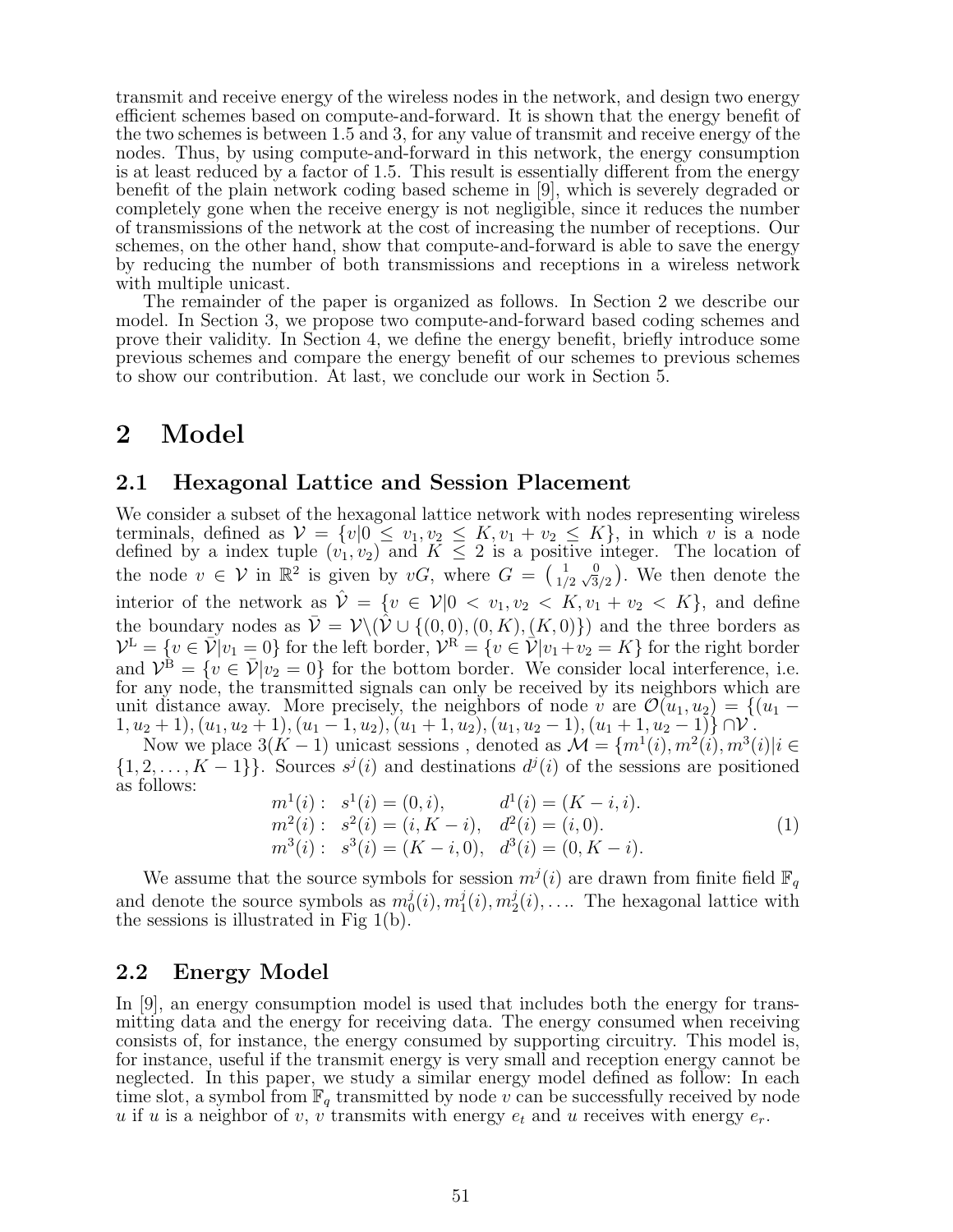

. and session placement of the hexagonal lattice. Figure 1: (a) The three transmission schemes on two-way relay channel, in which the lines of different kinds represent transmissions in different time slots and (b) the nodes

#### 2.3 Compute-and-forward

Compute-and-forward [1] provides a way to exploit both the broadcast and the superposition nature in wireless networks. With compute-and-forward, a node is able to retrieve a linear sum of the symbols that are transmitted by its neighbors. It has been proved that compute-and-forward achieves a rate very close to the channel capacity on the Gaussian channel, more precisely, a rate

$$
R < \frac{1}{2}\log_2(\frac{1}{k} + \text{SNR})\tag{2}
$$

is achievable [1], where *k* is the number of superposed symbols, which is at most 6 in our network. Comparing this rate to the capacity, only a term of  $\frac{k-1}{k}$  is missing inside the logarithm, which has only a minor effect when SNR is large. Hence, in this paper, we neglect this term and assume that in a time slot, node *v* can successfully retrieve the sum of the transmitted symbols by all of its non-silent neighbors if it receives with energy *e<sup>r</sup>* and the non-silent neighbors transmit with energy *et*.

### 3 Compute-and-forward Based Schemes

In [8], an energy efficient network coding scheme is designed in such a way that the number of the transmissions of the interior nodes is decreased at the cost of each of the boundary nodes transmitting extra symbols for the successful decoding at the destinations. However, the extra energy consumption at the boundaries turns out to be negligible for a network with large enough *K*.

In this section, two compute-and-forward based coding and scheduling schemes inspired by  $[8]$  are proposed. Both of them support the multiple unicast sessions  $M$  on the hexagonal network  $\mathcal V$ . The schemes work in rounds, in which at each destination, a new source symbol for its corresponding session is decoded after the initial startup phase. We define the notation  $x_t^i(v)$  and  $y_t^i(v)$ , respectively, as the transmission and reception of node *v* in time slot *i* of round  $t \in \mathbb{Z}^+$ .<br>Before starting the description of both schemes, we divide all nodes into 3 categories.

We define category  $i, i \in \mathbb{Z}_3$  as  $\mathcal{V}_i = \{(v_1, v_2) \in \mathcal{V} | v_1 \equiv v_2 + i \pmod{3} \}$ , see Fig. 2(a).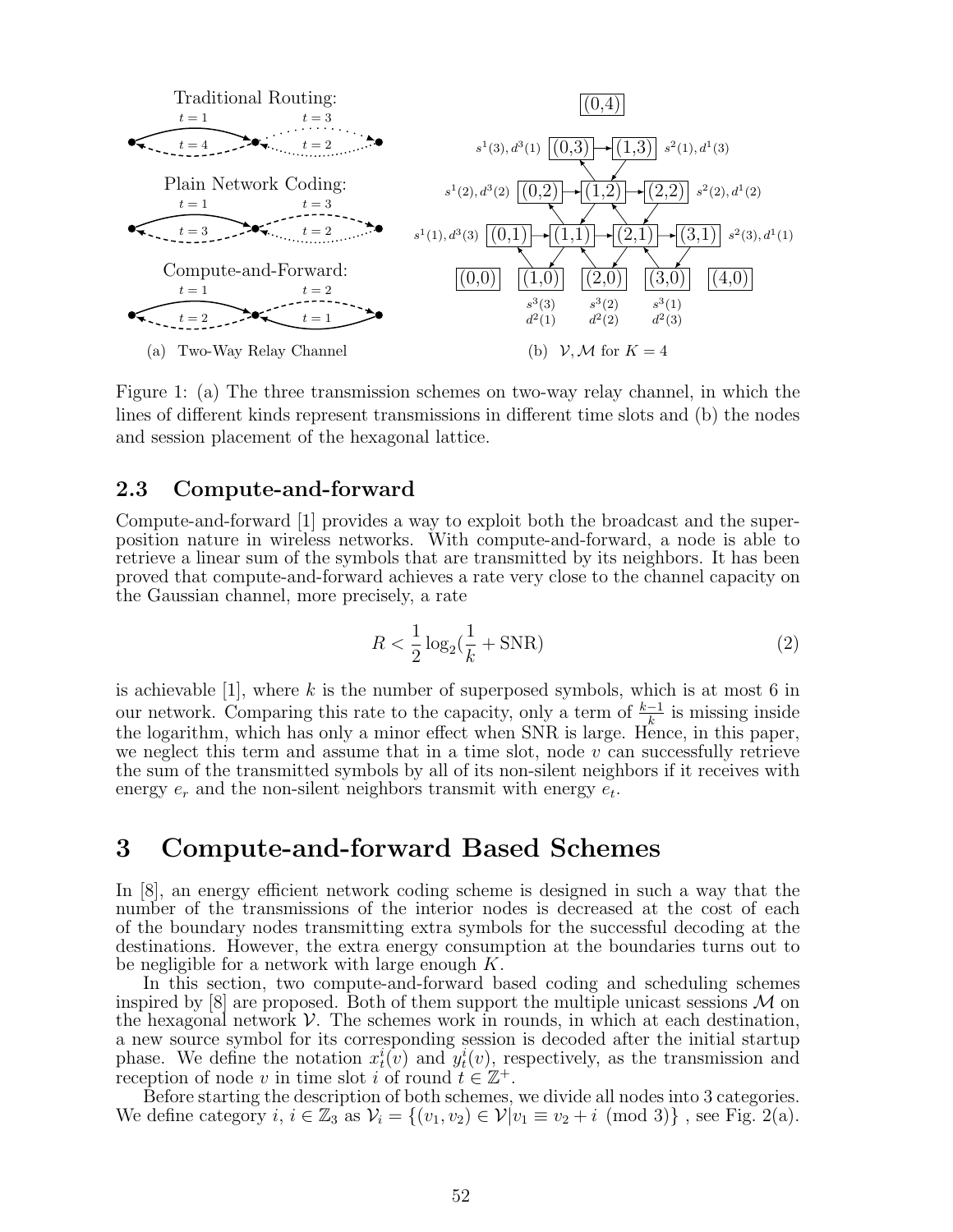#### 3.1 Scheme 1

We consider a round of 6 time slots  $i \in \{0, 1, 2, 3, 4, 5\}$ , and describe the scheme by defining the transmissions of node  $v = (v_1, v_2)$  at round t. Here, we define function  $i \oplus j$  as the summation in  $\mathbb{Z}_3$ . This notation will be used throughout this paper for simplicity.

If node  $v \in \mathcal{V} \cap \mathcal{V}_i$ , it receives at time slot  $i \oplus 1$  and  $i \oplus 2$  and transmits

$$
x_t^i(v) = y_{t-1}^{i \oplus 2}(v) - y_{t-2}^{i \oplus 1}(v) + x_{t-3}^i(v).
$$
 (3)

at time slot *i*.

If node  $v \in \overline{V} \cap V_i$ , it receives 3 times at time slot  $i \oplus 1$ ,  $i \oplus 2$  and  $(i \oplus 2) + 3$ , and transmits twice. At time slot *i* it transmits

$$
x_t^i(v) = \begin{cases} m_t^1(v_2), & \text{if } v \in \mathcal{V}^{\mathbf{L}}, \\ m_t^2(v_1), & \text{if } v \in \mathcal{V}^{\mathbf{R}}, \\ m_t^3(K - v_1), & \text{if } v \in \mathcal{V}^{\mathbf{B}}, \end{cases}
$$
(4)

and at time slot  $i + 3$  it transmits

$$
x_t^{i+3}(v) = \begin{cases} m_{t-v_2}^3(K - v_2) - m_t^1(v_2), & \text{if } v \in \mathcal{V}^{\mathcal{L}},\\ m_{t-v_1}^1(v_2) - m_t^2(v_1), & \text{if } v \in \mathcal{V}^{\mathcal{R}},\\ m_{t-K+v_1}^2(v_1) - m_t^3(K - v_1), & \text{if } v \in \mathcal{V}^{\mathcal{B}}.\end{cases}
$$
(5)

Scheme 1 is illustrated in Fig. 2(b).

#### 3.2 Scheme 2

Scheme 2 is a dual scheme of Scheme 1, in which each interior node needs to transmit twice but only receive once in each round. Similarly, we consider the transmissions of node  $v = (v_1, v_2)$  in round  $t$ .

If node  $v \in \mathcal{V} \cap \mathcal{V}_i$ , it receives at time slot *i*, transmits

$$
x_t^{i \oplus 1}(v) = y_{t-1}^i(v) + x_{t-3}^{i \oplus 1}(v)
$$
\n(6)

at time slot  $i \oplus 1$  and transmits

$$
x_t^{i \oplus 2}(v) = -y_{t-2}^i(v) + x_{t-3}^{i \oplus 2}(v)
$$
\n(7)

at time slot  $i \oplus 2$ .

If node  $v \in \overline{V} \cap V_i$ , it receives at time slot *i* and  $(i \oplus 2) + 3$ , transmits

$$
x_t^{i \oplus 1}(v) = \begin{cases} m_{t-1}^1(v_2), & \text{if } v \in \mathcal{V}^{\mathcal{L}}, \\ m_{t-1}^2(v_1), & \text{if } v \in \mathcal{V}^{\mathcal{R}}, \\ m_{t-1}^3(K - v_1), & \text{if } v \in \mathcal{V}^{\mathcal{B}}, \end{cases}
$$
(8)

at time slot  $i \oplus 1$ , transmits

$$
x_t^{i \oplus 2}(v) = \begin{cases} -m_{t-2}^1(v_2), & \text{if } v \in \mathcal{V}^{\mathcal{L}}, \\ -m_{t-2}^2(v_1), & \text{if } v \in \mathcal{V}^{\mathcal{R}}, \\ -m_{t-2}^3(K - v_1), & \text{if } v \in \mathcal{V}^{\mathcal{B}}, \end{cases}
$$
(9)

at time slot  $i \oplus 2$ , and transmits (5) at time slot  $i + 3$ .

Scheme 2 is illustrated in Fig. 2(c).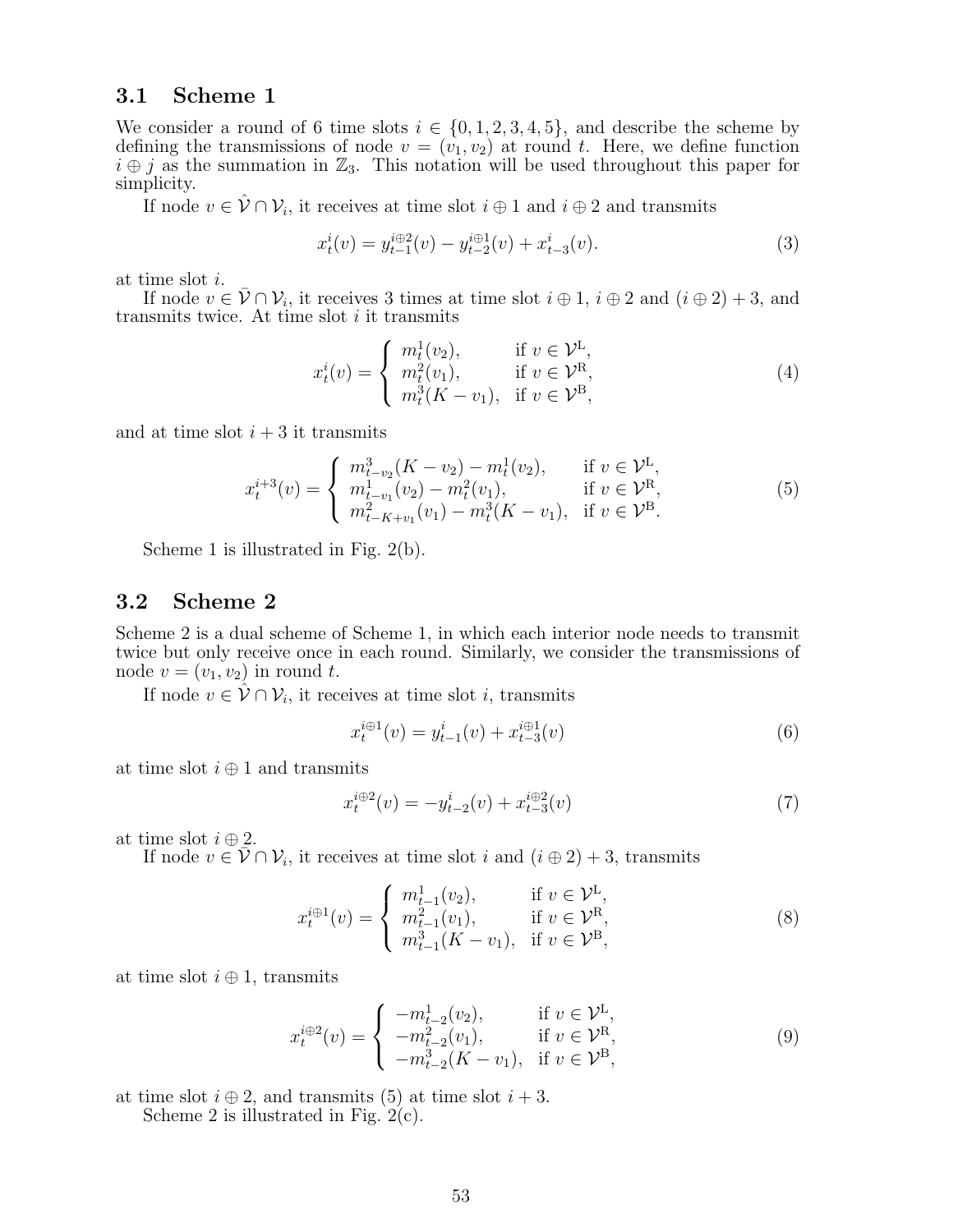

Figure 2: (a) The categories 0, 1, 2, represented by black, white, and gray circles, respectively, (b) Scheme 1 at time slot 0, and (c) Scheme 2 at time slot 0.

#### 3.3 Validity of the Schemes

Firstly, we denote the extra transmission and reception in the last 3 time slots of node  $v \in V$  in round *t* as  $\tilde{x}_t(v)$  and  $\tilde{y}_t(v)$ . Then, we consider Scheme 1. Observe that each interior node, as well as each of the boundary nodes during the first 3 time slots, only transmit once. Hence, we use the notation  $x_t(v_1, v_2)$  for the transmitted symbol of node  $v = (v_1, v_2)$  in round t during the first 3 time slots. Then by (3) we have

$$
x_t(v_1, v_2) = x_{t-1}(v_1 - 1, v_2) + x_{t-1}(v_1, v_2 + 1) + x_{t-1}(v_1 + 1, v_2 - 1)
$$
  
-
$$
x_{t-2}(v_1 - 1, v_2 + 1) - x_{t-2}(v_1 + 1, v_2) - x_{t-2}(v_1, v_2 - 1) + x_{t-3}(v_1, v_2).
$$
 (10)

Now we establish the following lemma.

Lemma 1 Let  $(v_1, v_2) \in \hat{\mathcal{V}}$ .

$$
x_t(v_1, v_2) = m_{t-v_1}^1(v_2) + m_{t-K+v_1+v_2}^2(v_1) + m_{t-v_2}^3(K - v_1 - v_2).
$$
 (11)

The proof of this lemma is similar to the proof for Lemma 2 in [8], since the coding scheme in (10) is similar to the one used in [8], which considers symbols in  $\mathbb{F}_2$  instead of  $\mathbb{F}_q$ . Thus, we omit the proof of this lemma here to save space.

Now we prove that in each round, a source symbol is decoded at each destination, which validate the scheme. Since the network and our coding schemes are symmetric, w.l.o.g. we consider only the sessions  $m^1(i)$  from left to right.

**Lemma 2** For the session  $m^1(v_2)$  and its destination  $v = (K - v_2, v_2) \in V_i$ , the symbol  $m_{t-v_1}^1(v_2)$  *can be decoded at the end of round*  $t-1$  *by* 

$$
y_{t-1}^{i \oplus 2}(v) - y_{t-2}^{i \oplus 1}(v) + x_{t-3}^{i}(v) + \tilde{y}_{t-1}(v), \tag{12}
$$

*for Scheme 1.*

*Proof:* W.l.o.g. we assume  $v \in V_0$ . By the definition of the categories, for the four neighbors of node *v*, we have nodes  $(v_1 - 1, v_2 + 1), (v_1, v_2 - 1) \in V_1$  and nodes  $(v_1 -$ 1*, v*<sub>2</sub>)*,*(*v*<sub>1</sub>+1*, v*<sub>2</sub>−1) ∈ *V*<sub>2</sub>. Thus we have  $y_{t-1}^2(v_1, v_2) = x_{t-1}(v_1-1, v_2) + x_{t-1}(v_1+1, v_2-1)$ 1),  $y_{t-2}^1(v_1, v_2) = x_{t-2}(v_1 - 1, v_2 + 1) + x_{t-2}(v_1, v_2 - 1)$  and  $\tilde{y}_{t-1}(v_1, v_2) = \tilde{x}_{t-1}(v_1 + 1, v_2 - 1)$ .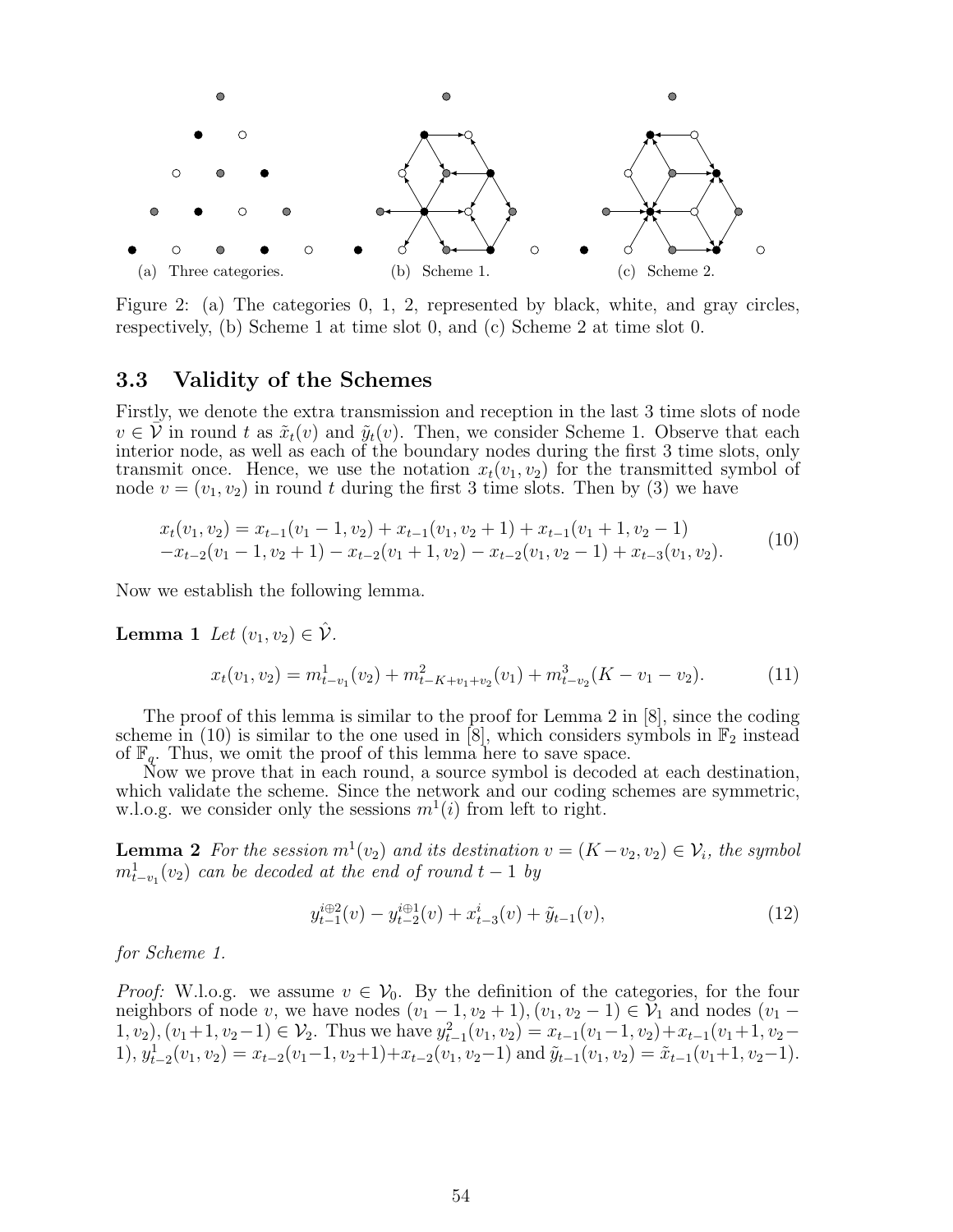Thus, by  $(4)$ ,  $(5)$  and Lemma 1 we have  $(12)$  equal to

$$
x_{t-1}(v_1 - 1, v_2) + x_{t-1}(v_1 + 1, v_2 - 1) + x_{t-2}(v_1 - 1, v_2 + 1)
$$
  
\n
$$
+x_{t-2}(v_1, v_2 - 1) + x_{t-3}(v_1, v_2) + \tilde{x}_{t-1}(v_1 + 1, v_2 - 1)
$$
  
\n
$$
= m_{t-v_1}^1(v_2) + m_{t-2}^2(v_1 - 1) + m_{t-v_2-1}^3(1) + m_{t-1}^2(v_1 + 1) - m_{t-2}^2(v_1 - 1)
$$
  
\n
$$
-m_{t-v_1-2}^1(v_2 - 1) - m_{t-3}^2(v_1) - m_{t-v_2-1}^3(1) + m_{t-3}^2(v_1)
$$
  
\n
$$
+m_{t-v_1-2}^1(v_2 - 1) - m_{t-1}^2(v_1 + 1)
$$
  
\n
$$
= m_{t-v_1}^1(v_2).
$$
\n(15)

The proof for the validity of Scheme 2 is similar to Scheme 1 since the two schemes are dual. For Scheme 2, observe that for  $v \in V_i$ ,  $x_{t+1}^{i \oplus 1}(v) = -x_{t+2}^{i \oplus 2}(v) = y_t^i(v) + x_{t-2}^{i \oplus 1}(v) =$  $-y_t^i(v) - x_{t-1}^{i \oplus 2}(v)$ . We then define  $x_t(v) = x_{t+1}^{i \oplus 1}(v) = -x_{t+2}^{i \oplus 2}(v)$ , and the symbol  $m_{t-v_1}^1(v_2)$ can be decoded by  $y_t^i(v) + x_{t-2}^{i \oplus 1}(v) + \tilde{y}_{t-1}(v)$  follows the same steps as the (13)-(15). The validity of Scheme 2 is thus proved.

## 4 Energy Benefit

In this section, we compare our schemes to some existing schemes, in particular, the traditional routing based scheme, and the network coding based scheme proposed in [8]. Here, we consider the energy consumption for the schemes, which is defined as the average energy required by all nodes for each destination to retrieve one source symbol. Here, we ignore the energy consumption in an initial startup phase and consider only the steady-state behavior. The throughput of the network, e.g., the rate of the sessions, is not of our concern in this paper.

Firstly, we consider the scheme based on traditional routing strategy. With traditional routing, clearly, the optimal scheme is that all sessions go along their shortest paths. Since each interior node in the network is on the shortest paths of 3 sessions heading to 3 different directions, 3 transmissions and receptions are needed to relay one symbol for each session. Meanwhile, for the nodes on the borders, which are the sources and the destinations, they only need to transmit and receive the symbols for their corresponding sessions. Since the network and sessions are determined by *K* and the pair of transmit and receive energy  $e_t$  and  $e_r$ , the energy consumption is thus a function of *K, e<sup>t</sup>* and *er*. Hence, we have the energy consumption for traditional routing  $E^{TR}(K, e_t, e_r)$  as

$$
E^{TR}(K, e_t, e_r) = 3(K-1)(e_t + e_r) + (K-1)(K-2)(3e_t + 3e_r)/2.
$$
 (16)

In [8], a network coding scheme is proposed, in which the interior nodes broadcast the linear sums of the symbols heading different directions, instead of transmit them separately. In each round, which is defined similarly to the round in our schemes, each interior node needs to transmit only once but receive 6 times, and each boundary node needs to transmit twice and receive 4 times. We can thus calculate the energy consumption of this scheme, denoted as  $E^{NC}(K, e_t, e_r)$ , and

$$
E^{NC}(K, e_t, e_r) = 3(K-1)(2e_t + 4e_r) + (K-1)(K-2)(e_t + 6e_r)/2.
$$
 (17)

Here, we define the *energy benefit* of a certain scheme as the ratio of  $E^{TR}(K, e_t, e_r)$  to the energy consumption of that scheme when *K* tends to infinity. Thus, we directly have the energy benefit of the network coding based scheme proposed in [8] by (16) and (17)

$$
BNC(e_t, e_r) = \lim_{K \to \infty} \frac{E^{TR}(K, e_t, e_r)}{E^{NC}(K, e_t, e_r)} = \frac{3e_t + 3e_r}{e_t + 6e_r},
$$
\n(18)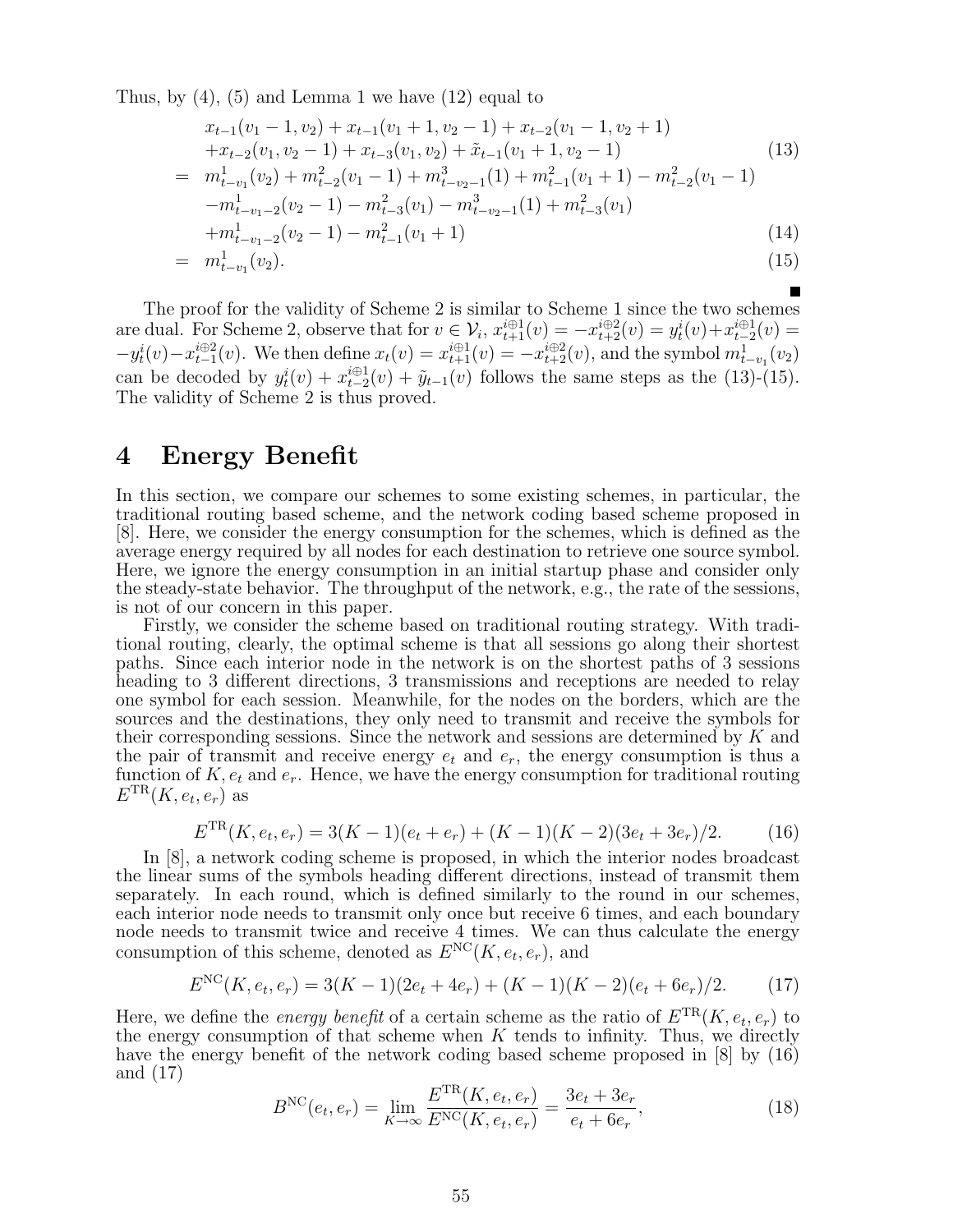

Figure 3: The energy benefit comparison between schemes as a function of *er/et*. Here, TR stands for traditional routing, NC stands for network coding based scheme in [8], and CF1 and CF2 stand for Scheme 1 and 2 in Section 3, respectively.

which has also been presented in [9]. From (18), it is clear that this scheme reduces the energy consumption of the network by a factor of 3 when *e<sup>r</sup>* is negligible comparing to  $e_t$ . However, for the case that  $e_r$  is comparable to  $e_t$ , the performance boost is very limited or completely gone.

Now we consider the schemes in Section 3. According to the schemes, we have the energy consumption of Scheme 1 and 2, denoted as  $E^{\text{CF1}}(K, e_t, e_r)$  and  $E^{\text{CF2}}(K, e_t, e_r)$ , respectively, and

$$
E^{\text{CF1}}(K, e_t, e_r) = 3(K-1)(2e_t + 3e_r) + (K-1)(K-2)(e_t + 2e_r)/2, \quad (19)
$$

$$
E^{\text{CF2}}(K, e_t, e_r) = 3(K-1)(3e_t + 2e_r) + (K-1)(K-2)(2e_t + e_r)/2.
$$
 (20)

By the definition of energy benefit and (16), we have the energy benefit of the schemes

$$
B^{\text{CF1}}(e_t, e_r) = \lim_{K \to \infty} \frac{E^{\text{TR}}(K, e_t, e_r)}{E^{\text{CF1}}(K, e_t, e_r)} = \frac{3e_t + 3e_r}{e_t + 2e_r},
$$
(21)

$$
B^{\text{CF2}}(e_t, e_r) = \lim_{K \to \infty} \frac{E^{\text{TR}}(K, e_t, e_r)}{E^{\text{CF2}}(K, e_t, e_r)} = \frac{3e_t + 3e_r}{2e_t + e_r}.
$$
 (22)

In Figure 3, we compare the energy benefit of the schemes for different  $e_r/e_t$ . It shows that we significantly decrease the energy consumption of the network and achieve a higher energy benefit. Compared to the traditional routing based strategy, computeand-forward will save the energy of the network by a factor between 1.5 and 3, (both schemes have a energy benefit of 2 when  $e_r = e_t$ , depending on the ratio between transmit energy and receive energy. In other words, applying compute-and-forward in this network is always beneficial for energy saving. This is essentially different from the energy benefit of plain network coding of  $[9]$ . Since when  $e_r$  is large, the plain network coding based scheme even consumes more energy than traditional routing approach. Furthermore, Scheme 1 also outperforms the plain network coding based scheme at all configurations when  $e_r > 0$ .

## 5 Conclusion

In this paper, we have proposed two compute-and-forward based schemes that achieve energy benefit between 1.5 to 3, depending on the transmit and receive energy of the